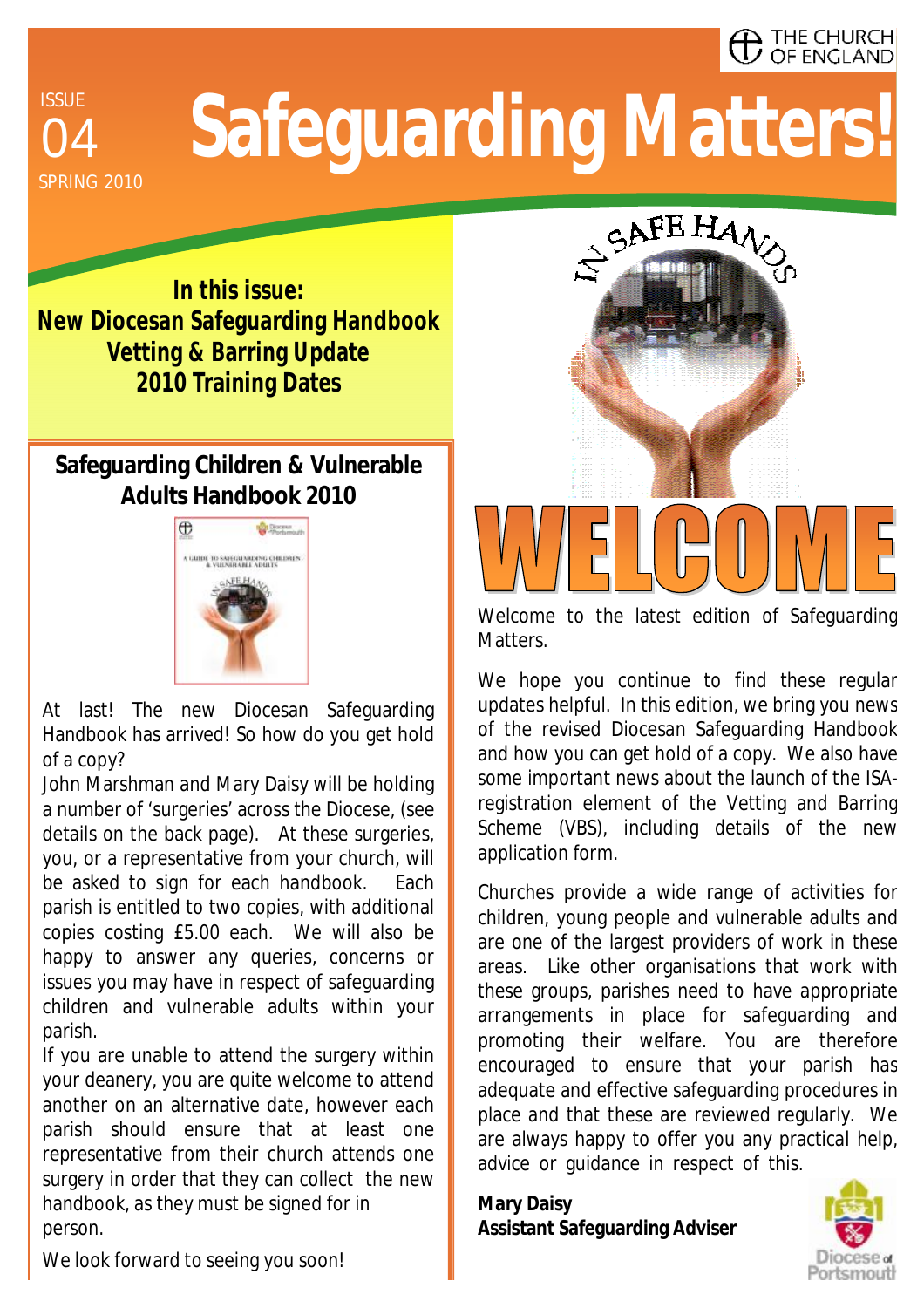### **VETTING AND BARRING - UPDATE**

Most of you will now be aware of the government's new measures under the Safeguarding Vulnerable Groups Act 2006, to deter those who seek to harm young or vulnerable people. All parishes are now required to comply with the key measures under the Act which includes the Vetting and Barring Scheme (VBS).



Phase One of the Vetting and Barring Scheme was introduced on  $12^{\text{th}}$ October last year, and the launch of the second phase of the Scheme is scheduled for July of this year.

This will mean that from the 26<sup>th</sup> July 2010 new employees and volunteers working with children and/or vulnerable adults in regulated activities will be required to register with the ISA **before** they start work.

The following information will help you familiarise yourself with the VBS and understand your parish's responsibilities under the new arrangements.

#### **CRB/ISA Risk Assessment Flowchart**

Following criticism, and press controversy, of the Vetting and Barring Scheme last year, the government accepted Sir Roger Singleton's subsequent recommendations, published in his report 'Drawing the Line'. As a result, the frequency and intensity threshold was adjusted.

However, as a consequence of this, many church volunteers who work on a rota basis in which they help perhaps once or twice a month (but would nevertheless continue to have the opportunity to form relationships with children) would have fallen under the requirements for registration, and this concern was raised through the national church. As a result, we were informed that there is a provision which allows for voluntary registration under Schedule 7 of the Safeguarding Vulnerable Groups Act, and it is therefore our Diocesan policy that all those who work with children and vulnerable adults in regulated activity will be required to register with the ISA even if they undertake this less than once a week. The flowchart has been revised to reflect these changes, and we have included it with the newsletter. If you have any queries about this, please contact Mary Daisy or Theresa Winship.

#### **New CRB/ISA Application Form**

Our office has now received a sample of the new application form, which will be used from the launch of the ISA registration element of the VBS in July 2010. In order that you can familiarise yourself with the features of the new form, we are encouraging the person in the parish who is responsible for checking and validating an applicant's identity to visit an electronic learning tool (e-guide) available via the CRB website [www.crb.homeoffice.gov.uk/eguide](http://www.crb.homeoffice.gov.uk/eguide) which provides information on how to complete the new application form.

It is important to remember that there is a specific timescale in place to manage the switchover to the new application form, the details of which are as follows: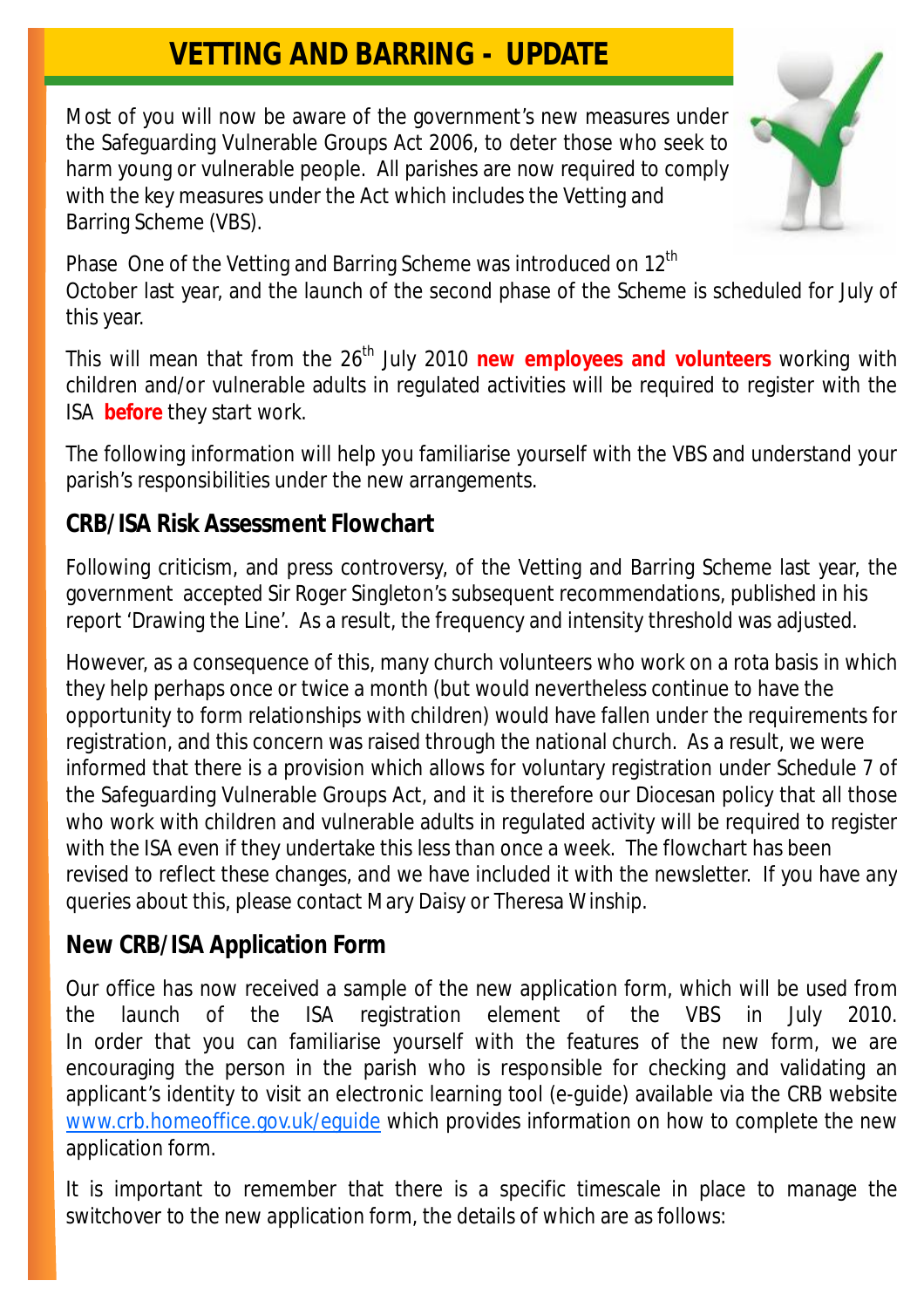#### **Timetable**

| 28 June 2010               | New stocks of application forms sent to<br>parishes                                                                                     |
|----------------------------|-----------------------------------------------------------------------------------------------------------------------------------------|
| $12^{\text{th}}$ July 2010 | The Diocese will no longer accept the existing<br>CRB application form, and you should destroy<br>any remaining stocks of this securely |
| $26th$ July 2010           | The CRB will start to process the new<br>application forms for all new entrants to<br>regulated activity.                               |

Parishes that run holiday clubs through the summer holidays should be aware that all **new**  volunteers/workers who will be undertaking regulated activity at these clubs will not be allowed to do so without being ISA registered first. We recommend therefore that parishes have sufficient numbers of volunteers in place who hold a valid CRB check through the Diocese, in order that these clubs can still run through the summer.

#### **CRB Renewals**

As outlined above, registration from July  $26<sup>th</sup>$  will only initially affect new workers who are working with children and vulnerable adults for the first time, or those who are applying for new positions or changing jobs. Those **already** working or volunteering in roles with children and/or vulnerable adults will not be required to register until much later in the roll-out of this scheme, and as a result of this, **CRB renewal applications will not be accepted by the Diocese from June 2010 until after April 2011.** Therefore, parishes are encouraged to renew any individuals who were last CRB checked in 2005 in the next three months, or lose the chance until April next year.

Detailed advice about the Scheme is available from the Diocesan Safeguarding Team and is also covered in their Safeguarding Children in Church Workshops.